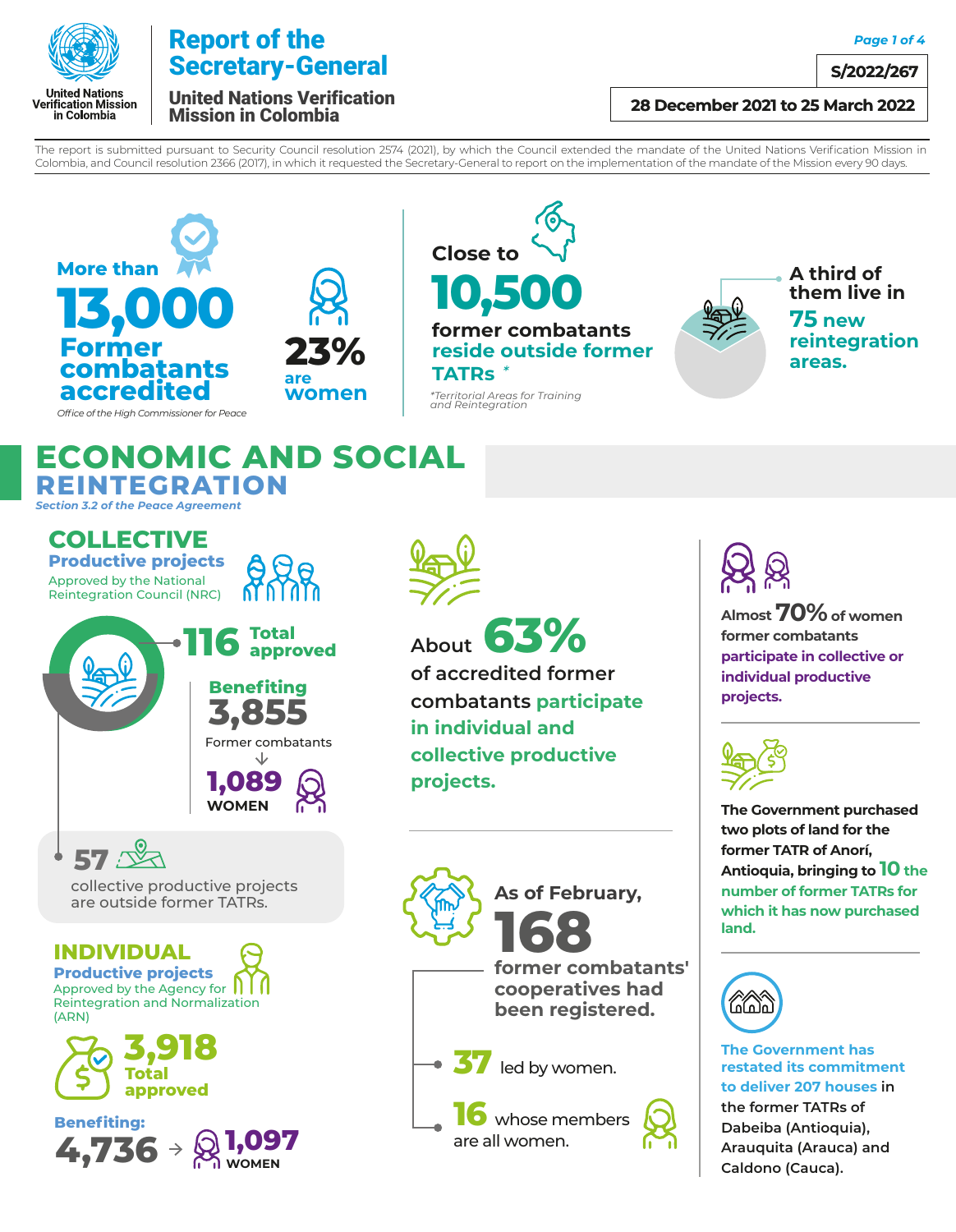

United Nations Verification Mission in Colombia

## **POLITICAL REINTEGRATION** *Section 3.2 of the Peace Agreement*



**Arrest warrants are pending execution**

**The vast majority of former combatants were able to vote, and incidents registered during election day were resolved through coordination mechanisms between Government and State entities, former combatants' representatives and the Mission.**



**This is the second and last Congressional term in which the Comunes party (formerly FARC) will be guaranteed five seats in the Senate and five in the House of Representatives.**

# **SECURITY GUARANTEES**

**FORMER FARC-EP COMBATANTS** *Section 3.4 of the Peace Agreement* 

## **Since the signing of the Peace Agreement, the Mission has verified:**



**Against those who ordered the attacks**



**During this period 11 excombatants were killed** *(all men, one indigenous and one Afro-Colombian).*

**Former FARC-EP members have also been affected by the worsening violence in Arauca, where one former combatant was killed in January and more than 60 others fled, abandoning their productive projects and the former territorial area in Arauquita.**

**In February, a group of former combatants was attacked by armed individuals while at a meeting of their cooperative. Prominent reintegration and crop substitution leader Jorge Santofimio was killed; one of his children, aged 13, was also injured, as were two other women former combatants.**

**Guaviare**

**Arauca**

**In February, over 30 bodyguards left a former TATR in San José del Guaviare to seek refuge in the municipality's urban center after being threatened by alleged members of a FARC-EP dissident group.**

*Page 2 of 4*

**S/2022/267**

**28 December 2021 to 25 March 2022**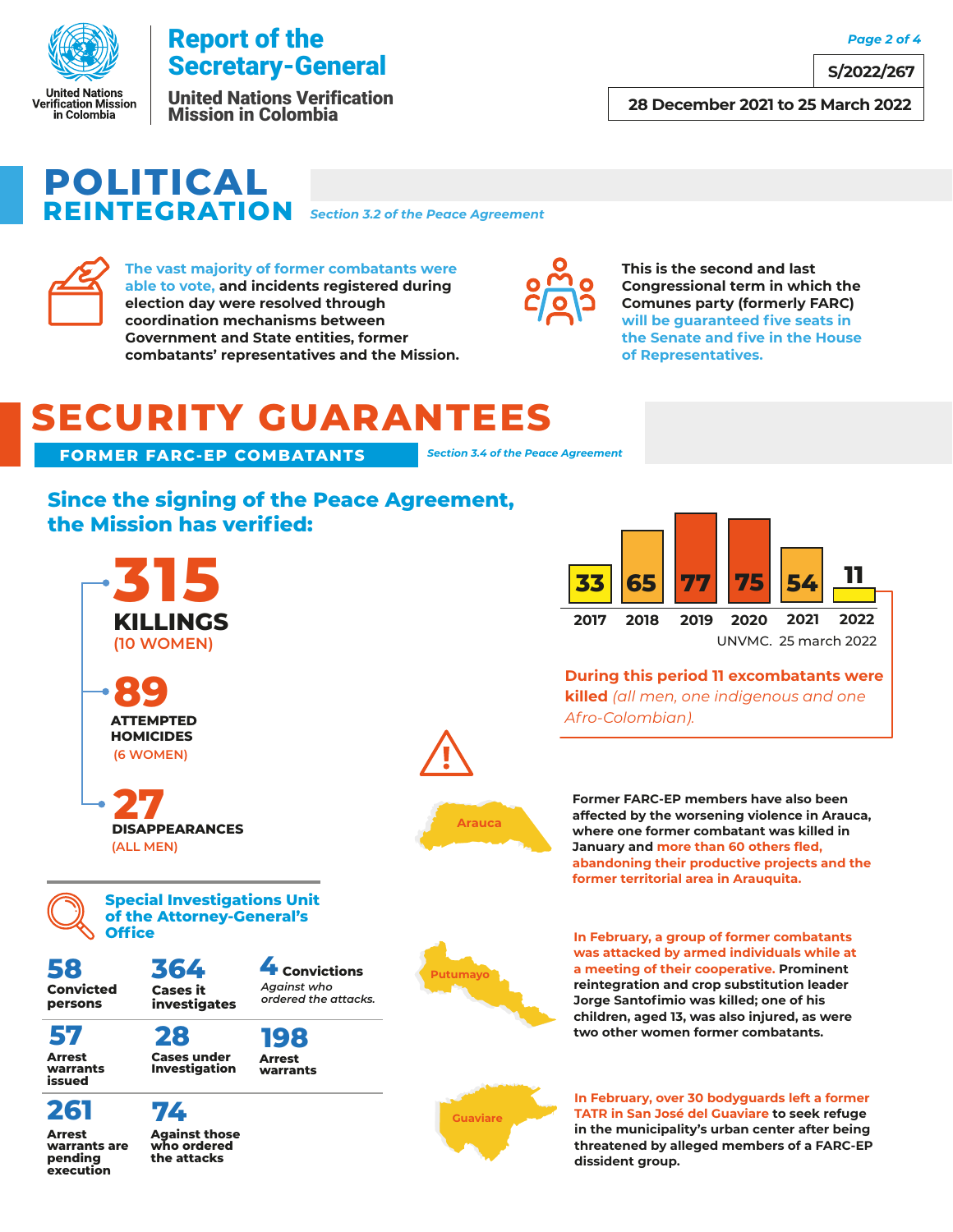

United Nations Verification Mission in Colombia

**S/2022/267**

**28 December 2021 to 25 March 2022** 

### **SECURITY GUARANTEES FOR COMMUNITIES, HUMAN RIGHTS DEFENDERS AND SOCIAL LEADERS**



**During this period, the Office of the United Nations High Commissioner for Human Rights (OHCHR):**

**Received information about:**



**KILLINGS**

**Four victims** 

**were women, seven were Afro-Colombian and 13 were indigenous.**

OF HUMAN RIGHTS DEFENDERS AND SOCIAL LEADERS

**Seven documented, 35 in the process of verification and one was inclonclusive or not verificable.**



**The Ombudsman's Office issued seven early warnings identifying risks for Bogotá and another 20 municipalities in Córdoba, Cundinamarca, Magdalena, Putumayo, Risaralda, Tolima and Valle del Cauca, and the national electoral early warning, which warned of risks for 521 municipalities.**

**Received information** 



**20 in the process of verification 1 was inclonclusive or not verificable.**

**Magdalena**



**From 1 January to 15 March, the Office** 

**persons forcibly displaced** **personas confined**

#### **In Chocó department, more than 42,000 people,**

**mostly from indigenous and Afro-Colombian communities, have been confined.** 



**Levels of violence have intensified affecting the civilian population in several departments, such as Arauca, Chocó and Putumayo.**

## **Restorative sentences**

*Section 5.1.2 of the Peace Agreement* 



**In February, as a key step towards the issuance of its restoratives sentences, the SJP announced the first public hearings for acknowledgement of responsibility:**

**Valle del Cauca Tolima**

**Chocó**

**Putumayo**

**Risaralda**

**Antioquia**

**Córdoba**

**Bogotá Cundinamarca**

**Guaviare**

**Arauca**

**- Case 01 (on hostage-taking, other severe deprivations of liberty and other concurrent crimes committed by the FARC-EP) and** 

**- Case 03 (on killings and forced disappearances presented as casualties in combat by State agents).** 



**The participation of victims in these hearings, scheduled between end of April and June, will be fundamental.**